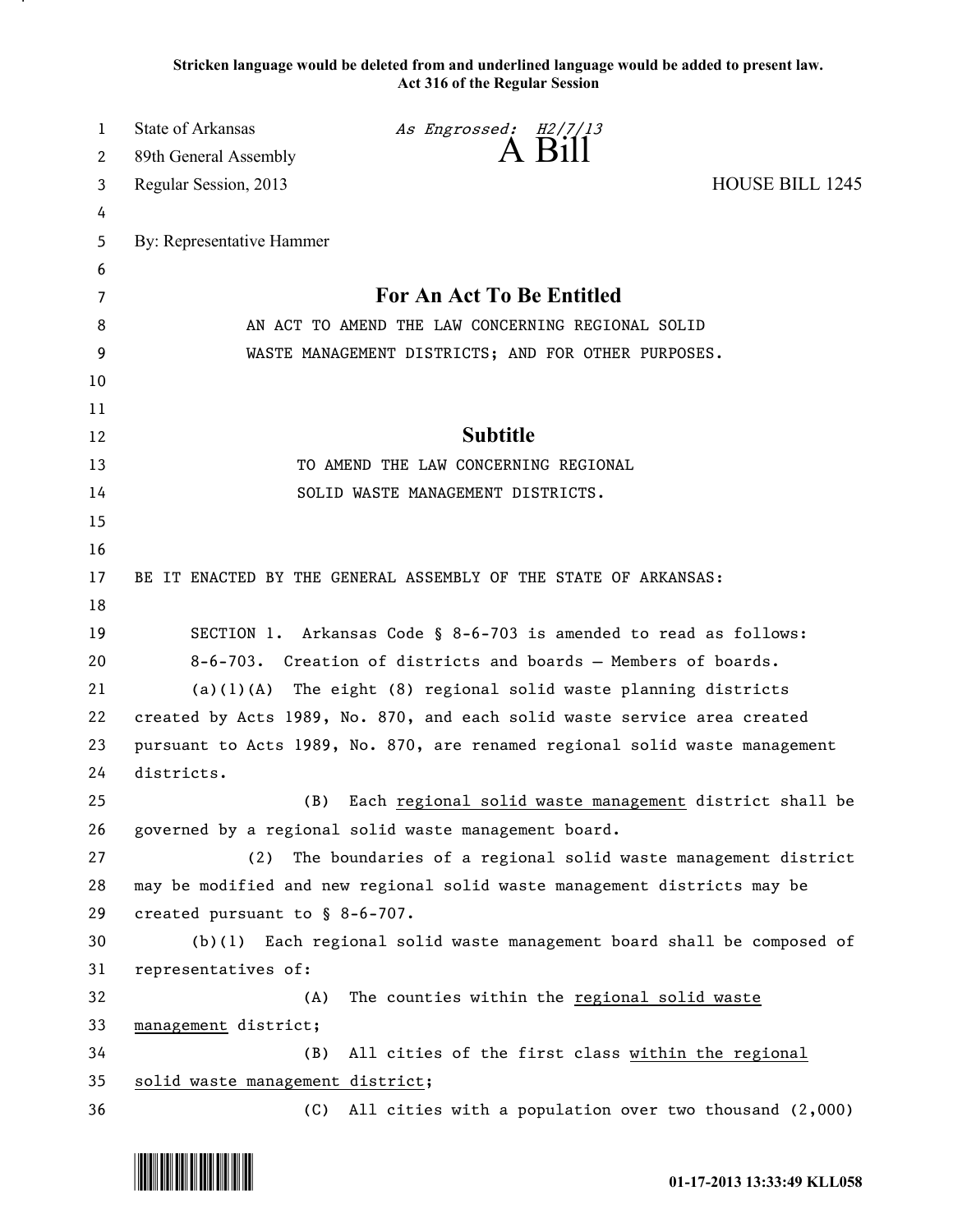01-17-2013 13:33:49 KLL058 according to the most recent federal decennial census within the regional solid waste management district; (D) The largest city of each county within the regional solid waste management district; and (E) Any city that holds a position on any regional solid waste management board on or after January 1, 2010 within the regional solid waste management district. (2) The county judge of each county within the regional solid waste management district and the mayor of each city entitled to a representative in the regional solid waste management district shall serve on the board, unless the county judge or mayor elects instead to appoint a member as follows: 13 (A) The county judge, with confirmation by the quorum 14 court of each county within the regional solid waste management district, shall appoint one (1) member to the board; and 16 (B) The mayor, with confirmation by the governing body of each city entitled to a representative in the regional solid waste management *district*, shall appoint one (1) member. (c)(1) Each board shall have a minimum of five (5) members. (2) If the number of members serving under subsection (b) of this section is less than five (5), additional members necessary to make the total number equal five (5) shall be appointed by mutual agreement of the other board members and shall represent the general public within the regional solid waste management district. 25 (3) $(A)$ (i) Appointed regional board members shall serve for 26 staggered terms of two (2) years. **East Constructed, increased, however, that all members appointed**  pursuant to subsection (b) of this section shall serve at the pleasure of the 29 appointing body. (B) Each appointed board member shall be eligible for a 31 maximum of two  $(2)$  terms or four  $(4)$  years total at the pleasure of the appointing body and a minimum term of one (1) year. (4) Vacancies shall be filled for any unexpired term of an appointed member in the same manner as provided in subsection (b) of this section and subdivision (c)(2) of this section. (5)(A) A majority of the membership of the board in person or